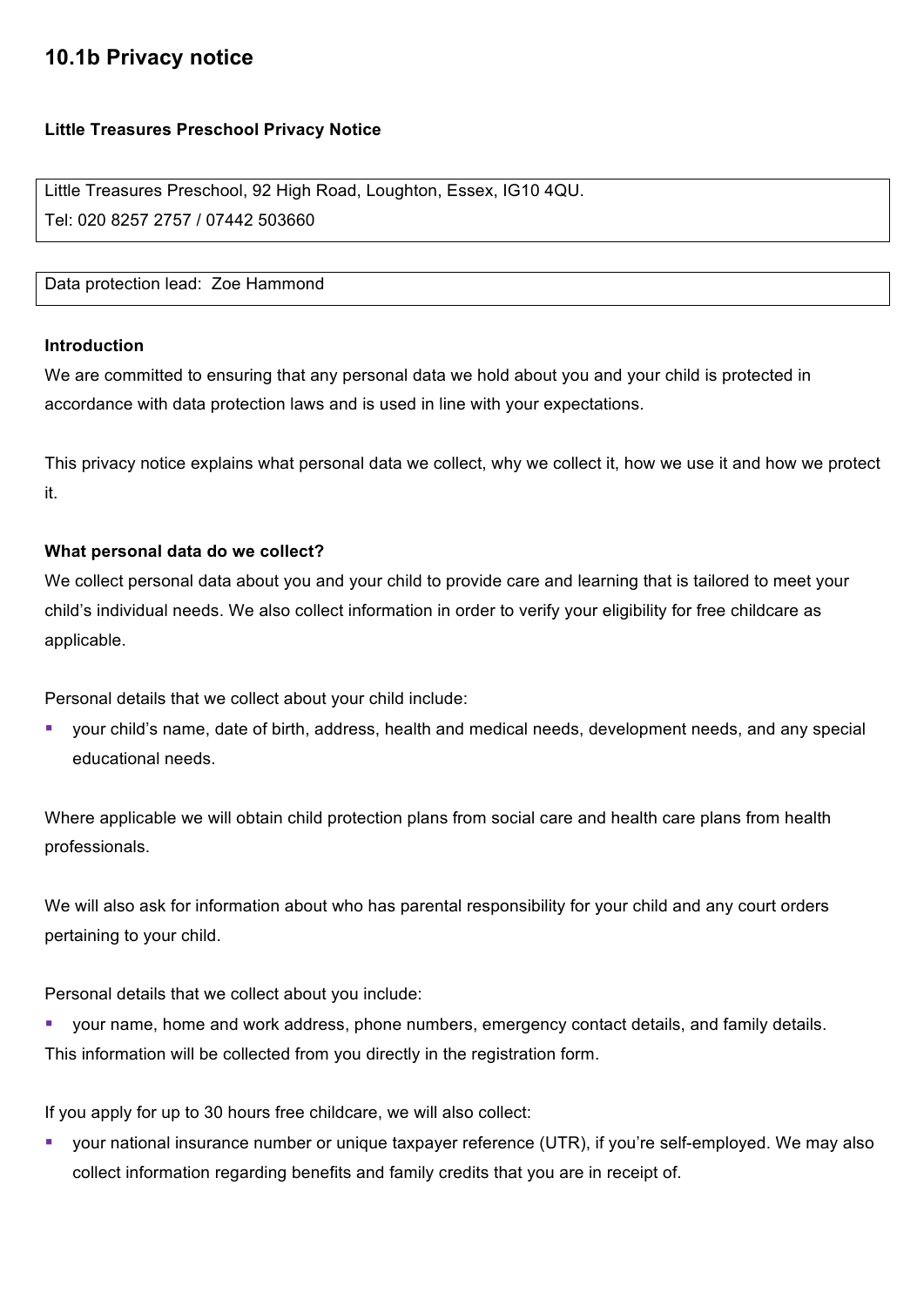# **Why we collect this information and the legal basis for handling your data**

We use personal data about you and your child in order to provide childcare services and fulfil the contractual arrangement you have entered into. This includes using your data to:

- contact you in case of an emergency
- to support your child's wellbeing and development
- to manage any special educational, health or medical needs of your child whilst at [my/our] setting
- to carry out regular assessment of your child's progress and to identify any areas of concern
- to maintain contact with you about your child's progress and respond to any questions you may have
- to process your claim for up to 30 hours free childcare (only where applicable)
- to keep you updated with information about [my/our] service

With your consent, we will also record your child's activities for their individual learning record. This may include photographs and videos. You will have the opportunity to withdraw your consent at any time, for images taken by confirming so in writing.

We have a legal obligation to process safeguarding related data about your child should we have concerns about their welfare. We also have a legal obligation to transfer records and certain information about your child to the school that your child will be attending (see *Transfer of Records* policy).

## **Who we share your data with**

In order for us to deliver childcare services we will also share your data as required with the following categories of recipients:

- Ofsted during an inspection or following a complaint about [my/our] service
- banking services to process chip and pin and/or direct debit payments (as applicable)
- the Local Authority (where you claim up to 30 hours free childcare as applicable)
- $\blacksquare$  the government's eligibility checker (as above)
- our insurance underwriter (if applicable)
- our setting software management provider (if applicable)
- the school that your child will be attending

We will also share your data if:

- We are legally required to do so, for example, by law, by a court or the Charity Commission;
- to enforce or apply the terms and conditions of your contract with us
- to protect your child and other children; for example by sharing information with social care or the police;
- it is necessary to protect our/or others rights, property or safety
- We transfer the management of the setting, in which case we may disclose your personal data to the prospective buyer so they may continue the service in the same way.

We will never share your data with any other organisation to use for their own purposes